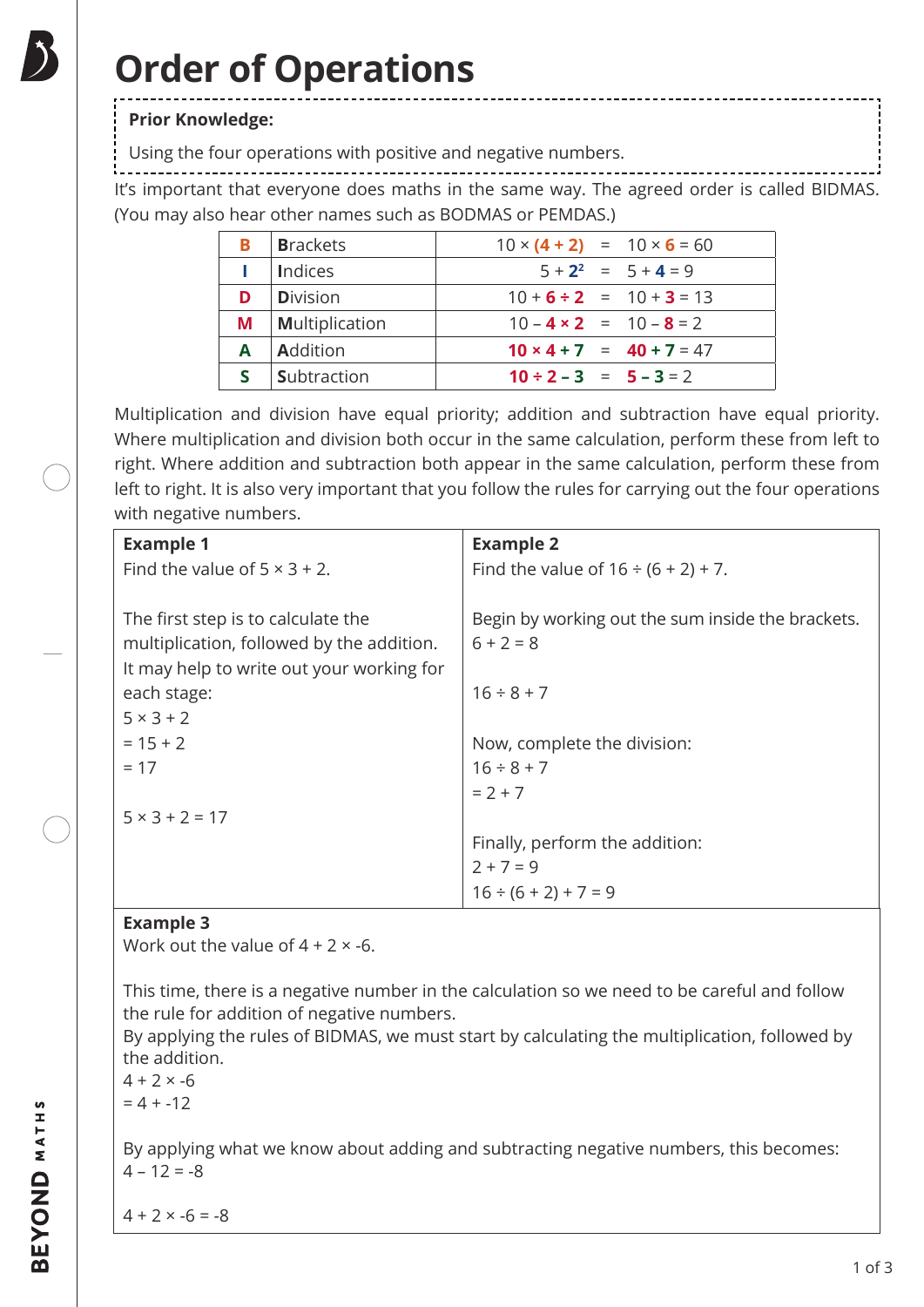# **Your Turn**

Work out the value for each of the following:

| $\check{ }$<br>1. $5 + 8 \times 2$ | 8. $(20 + 3) \div 2 + 3$   |
|------------------------------------|----------------------------|
|                                    |                            |
| 2. $18 - 4 \div 2$                 | 9. $(3 + 6) \times (-2)^2$ |
|                                    |                            |
| 3. $25 + 5 \times 6$               | 10. $(20-4) \div 2^3$      |
|                                    |                            |
| 4. $30 - 12 \div -3$               | 11. $8 - 5 \times 3^3$     |
|                                    |                            |
| 5. $-6 \times 4 - 2 \times 3$      | 12. $4 + 5^2 \times -4$    |
|                                    |                            |
| 6. $2 \times 11 + 7 \times -3$     | 13. $(20 - 5^2) \times 3$  |
|                                    |                            |
| 7. $(3 + 3) \div 2$                | 14. $5 \times (4 + 5)^2$   |
|                                    |                            |
|                                    |                            |

BEYOND MATHS